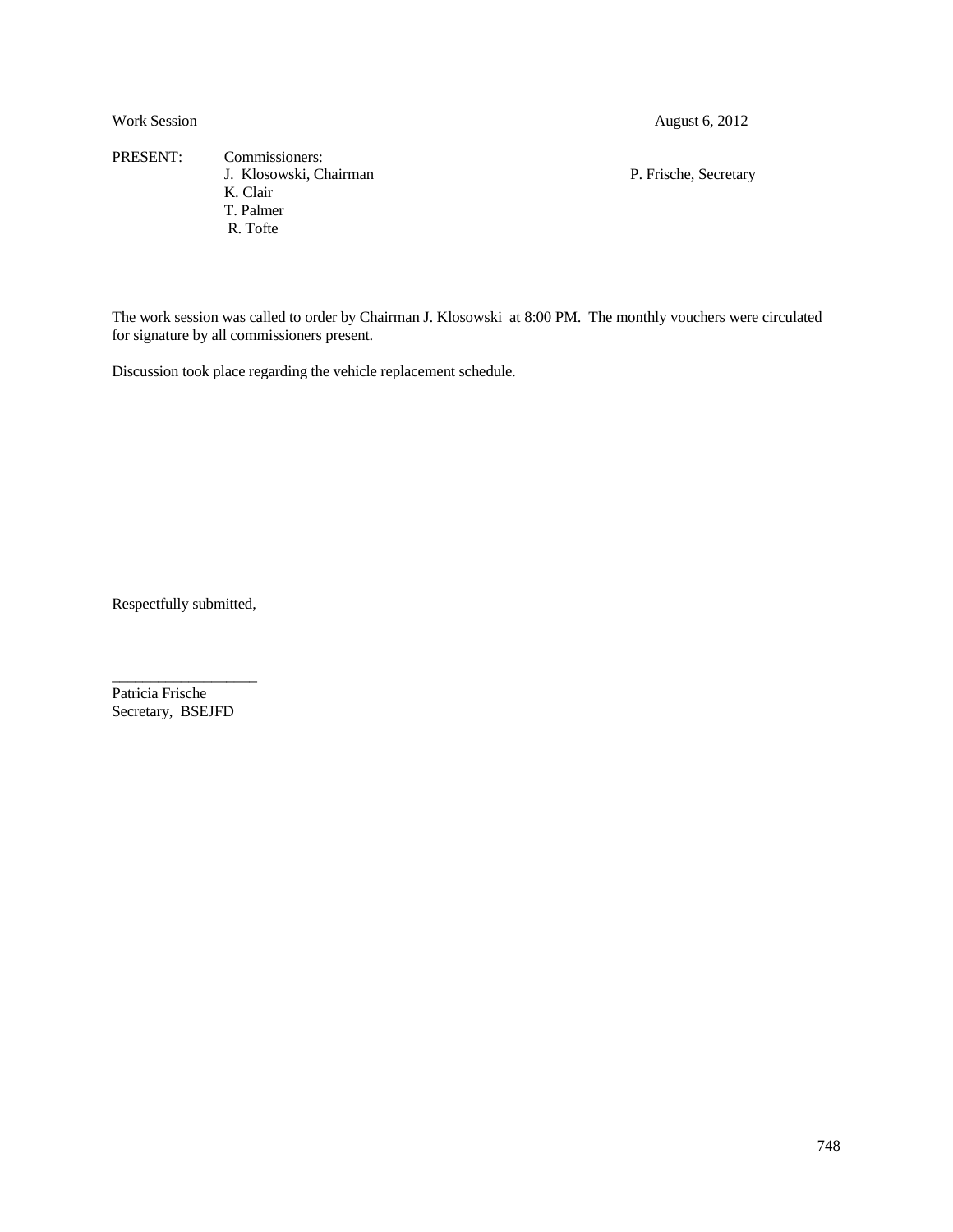Regular Meeting August 8, 2012

PRESENT: Commissioners: G. Schramek Chief D. O'Hara

J. Klosowski P. Frische, Secretary K. Clair M. Liguori, Counsel R. Tofte M. Miller, Treasurer T. Palmer 1st Asst.Chief Rieg Pres. V. Butler

The meeting was called to order by Chairman J. Klosowski at 7:10 PM.

A **MOTION was** made by J. Klosowski and seconded by R. Tofte to approve the minutes of the July 11 meeting The motion was approved by all commissioners present..

After reviewing all the bills presented by the treasurer, a **Motion** was made by K. Clair and seconded by G. Schramek to approve payment for all bills. The motion was approved by all commissioners present. Vouchers included voucher #'s 0801 to 0854, A200 totaling \$746.66, A400 totaling \$53,528.02 and A500 totaling \$12,572.00.

Discussion took place regarding purchasing electricity through a cooperative bid with an Energy Service Company. G. Schramek described how this procedure works in the Brewster school district.

A letter was read from Deputy Commissioner Adam Stiebling responding to G. Schramek's letter requesting clarification on dispatch procedures regarding second calls and BLS 4.

As a result of a seminar attended at a recent training in Baltimore, G. Schramek will ask the Putnam County Sheriff's Office to weigh each piece of fire apparatus to ensure that they are in compliance with safety standards. They will be asked to coordinate weighing the trucks with R. Tofte."

A second camera was added at Station 1 and two were replaced. New pagers are in but have been sent back to be programmed correctly.

K. Clair states the landscaping at the Main House has been done and lighting is being replaced. The boiler has been inspected. The hood is due for a cleaning. Simplex completed testing. Lighting for the statue has been fixed. Maloney contracting has been contacted to fix the upstairs door at the main house. The fire escape will be painted.

T. Palmer states there is a problem with one of the doors at Station 1. Dutchess Door will fix it. J. Klosowski requested a price to replace the ceiling tile at Station 1.

J. Klosowski stated equipment has been sent to Minerva at a cost of \$1175.00.

T. Palmer stated there is a need for personnel for fire roads.

Regarding Fire Prevention, K. Clair states there will be a demonstration for fire extinguisher training R. Tofte stated sweatshirts have been ordered.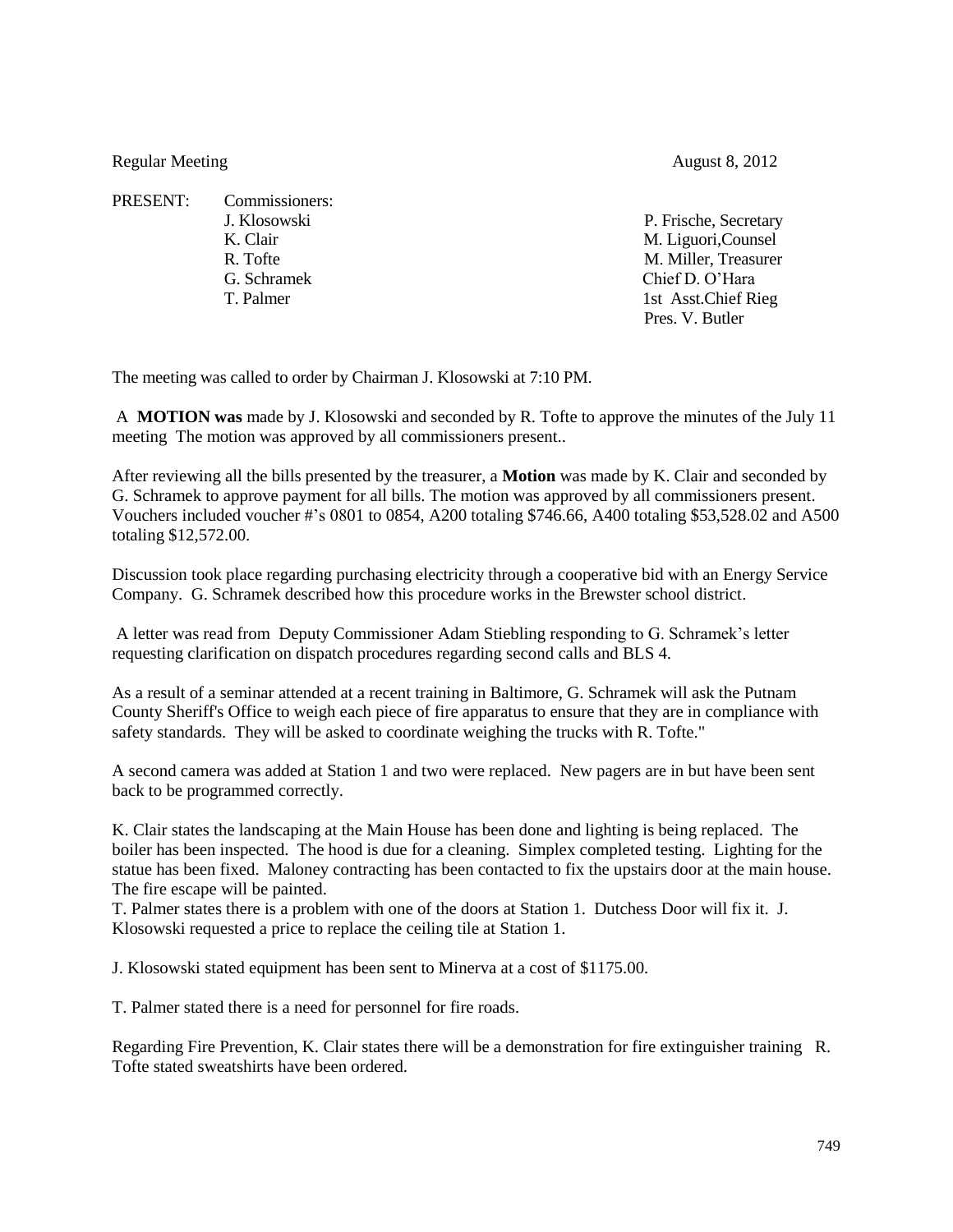K. Clair states there is some confusion about 11-2-5 repair. Insurance claim was for \$10,000.00. The District has paid out \$5,000 There are many claims still pending for Bob's Storage Fire. T. Palmer stated that 11-4-2 needs to be refurbished or replaced next year.

J. Klosowski presented a letter from Emergency Vehicle Response regarding inspection of vehicles. Cost for their services would be \$9,800.00. Chairman Klosowski stated it would be beneficial to have an outside agency inspect the vehicles. G. Schramek stated that, considering the cost of this apparatus, it would beneficial to have as much information as possible. J.Klosowski stated this cost as well as vehicle replacement may determine the 2% or 6% tax cap decision. Discussion will continue at September's work session.

11-8-4 is going out for a bedliner. R.Tofte will take pictures of the pump on 11-3-2. G. Schramek will call Mahopac Marine regarding the boats and appropriate motors. T. Palmer will get information regarding tires.

K. Clair states that hose testing will take place this month. Ladder testing and Pump testing begin tomorrow. This will complete OSHA mandates.

K. Clair states is 11-8-3 going in for servicing, 11-8-5 is complete, and ambulance maintenance will be discussed at a later date.

R. Tofte states plans are in place for the back room. An electronic messaging system will be put in place. The floor, ceiling and walls will be done by the district. The furniture will be bought by the department. The floor will be hardwood laminate. A **MOTION was** made by J. Klosowski and seconded by R. Tofte to put this project out to bid in September. The motion was approved by all commissioners present. M. Liguori and R. Tofte will construct a template for construction project bids.

A **MOTION was** made by G. Schramek and seconded by R. Tofte to approve the change order for the patio project. The motion was approved by all commissioners present.

J. Klosowski expressed his thanks to M. Miller for her work on a grant for Scott Paks.

The Board will meet on Mon, 9/20 to discuss the budget

Three bids are needed for an awning for 11-8-5. Chief Rieg will relay this information to A. Zagajewski.

A **MOTION was** made by T. Palmer and seconded by R. Tofte to approve purchase of Forcible Entry Training system for \$3,248.00. The motion was approved by all commissioners present.

A **MOTION was** made by K. Clair and seconded by R. Tofte to approve purchase of Red Alert bar coding system. The motion was approved by all commissioners present.

R. Tofte states that the program for the personal photo ID system is missing. M. Liguori will check with T. Leather and Michael Miller. The cost of a new system is \$995.00. A **MOTION was** made by T. Palmer and seconded by R. Tofte to approve purchase if the software cannot be located. The motion was approved by all commissioners present.

G. Schramek spoke to Nan Hayworth's office regarding the 911 steel. Her office is unable to appropriate this steel at this time.

Open House is October 14.